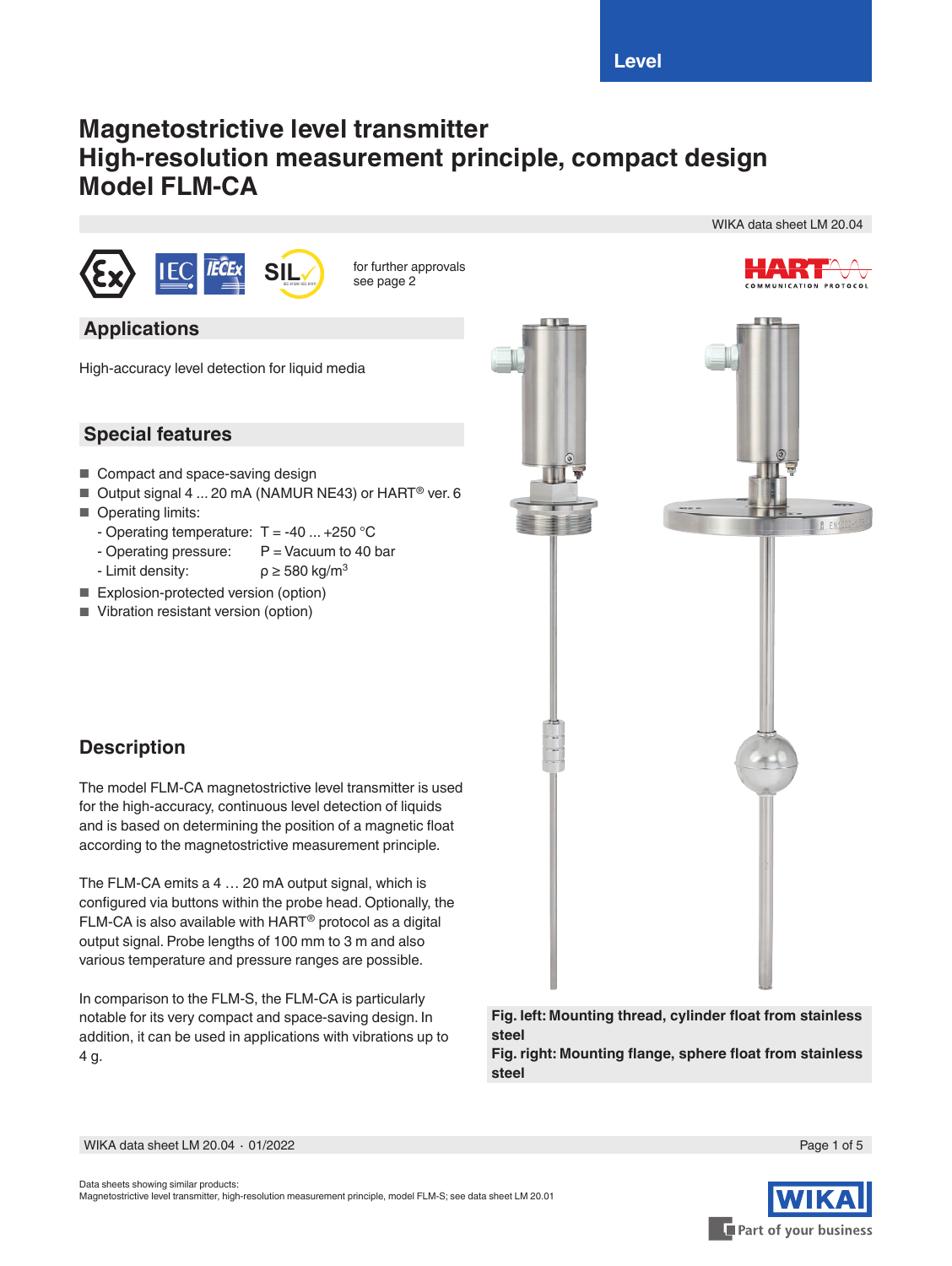### **Model overview**

| l Model.       | Description                 |
|----------------|-----------------------------|
| <b>FLM-CA</b>  | Standard version            |
| <b>FLM-CAI</b> | Explosion-protected version |

# **Approvals**

| Logo      | <b>Description</b>                                                                                                                                                                                         | <b>Country</b> |
|-----------|------------------------------------------------------------------------------------------------------------------------------------------------------------------------------------------------------------|----------------|
| $C \in$   | <b>EU declaration of conformity</b><br><b>EMC</b> directive<br>EN 61326 emission (group 1, class B) and immunity (industrial application)<br>RoHS directive                                                | European Union |
|           | ■ ATEX directive (option - only with model FLM-CAI)<br>Hazardous areas<br>- Exi II 1G Exia IIC T6  T4 Ga<br>II $1/2G$ Ex ia IIC T6  T4 $Ga/Gb$<br>II 2G Ex ia IIC T6  T4 Gb<br>II 1D Ex ia IIIC T160 °C Da |                |
| IEC TECEX | <b>IECEx (option)</b><br>Hazardous areas<br>- Exi Exia IIC T6  T4 Ga<br>Ex ia IIC T6  T4 Ga/Gb<br>$Ex$ ia IIC T6 $$ T4 Gb<br>Ex ia IIIC T160 $^{\circ}$ C Da                                               | International  |

# **Manufacturer's information and certificates**

| Logo | Description                                  |
|------|----------------------------------------------|
| SILV | SIL <sub>2</sub><br><b>Functional safety</b> |

Approvals and certificates, see website

# **Specifications**

| Magnetostrictive level transmitter, models FLM-CA, FLM-CAI |                                                                                                                                                                                                                                                                                                      |  |  |  |  |
|------------------------------------------------------------|------------------------------------------------------------------------------------------------------------------------------------------------------------------------------------------------------------------------------------------------------------------------------------------------------|--|--|--|--|
| Guide tube                                                 | $\blacksquare$ $\emptyset$ 6 mm (max. 1,000 mm)<br>$\blacksquare$ $\emptyset$ 12 mm (max. 3,000 mm)                                                                                                                                                                                                  |  |  |  |  |
| <b>Process connection</b>                                  | Mounting thread downwards<br>$\blacksquare$ G 1/2"  G 2"<br>$\blacksquare$ NPT 1/2"  NPT 2"<br>Mounting flange<br>■ ANSI $1/2$ "  2 $1/2$ ", class 150  600<br>$\blacksquare$ EN DN 20  DN 65, PN 6  PN 100<br>$\blacksquare$ DIN DN 20  DN 65, PN 6  PN 100<br>Other process connections on request |  |  |  |  |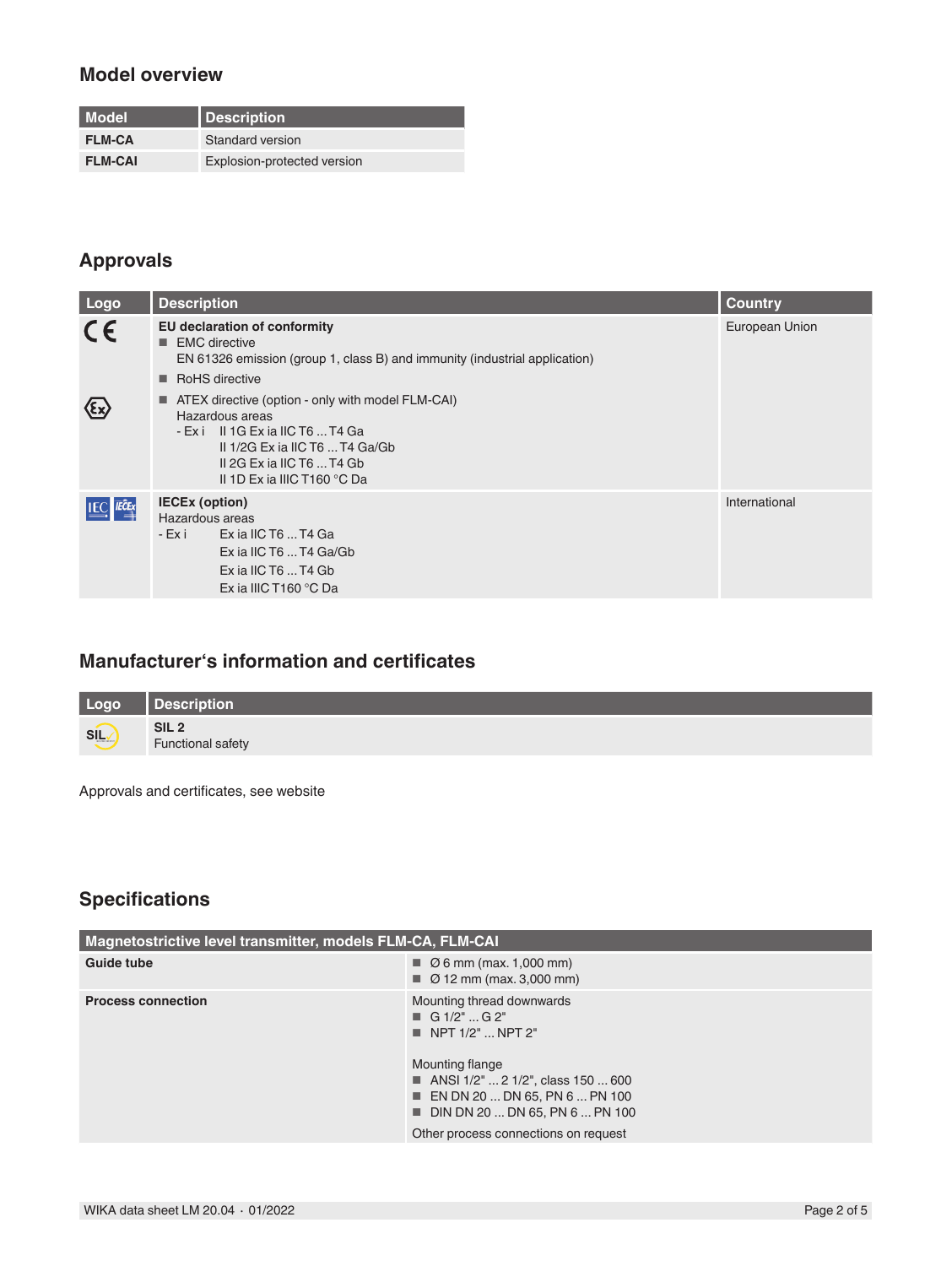| Magnetostrictive level transmitter, models FLM-CA, FLM-CAI |                                                                                               |  |  |  |  |
|------------------------------------------------------------|-----------------------------------------------------------------------------------------------|--|--|--|--|
| <b>Materials</b>                                           |                                                                                               |  |  |  |  |
| Wetted parts                                               | Stainless steel 1.4571 (316Ti)                                                                |  |  |  |  |
| Connection head                                            | Stainless steel 1.4305 (303)                                                                  |  |  |  |  |
| <b>Insertion length</b>                                    |                                                                                               |  |  |  |  |
| Guide tube $\varnothing$ 6 mm                              | 100  1,000 mm                                                                                 |  |  |  |  |
| Guide tube $\varnothing$ 12 mm                             | 100  3,000 mm                                                                                 |  |  |  |  |
| <b>Measurement accuracy</b>                                | $±1.25$ mm                                                                                    |  |  |  |  |
| <b>Resolution</b>                                          | $0.1$ mm                                                                                      |  |  |  |  |
| <b>Electrical connection</b>                               | Connection terminals max, 1.5 mm <sup>2</sup>                                                 |  |  |  |  |
| <b>Supply voltage</b>                                      | DC 8  30 V                                                                                    |  |  |  |  |
| Output signal                                              | $\blacksquare$ 4  20 mA (NAMUR NE43)<br>$HART®$ ver. 6                                        |  |  |  |  |
| Vibration resistant version (option)                       | to 4 g (only for guide tube $\varnothing$ 12 mm)                                              |  |  |  |  |
| <b>Operating pressure</b>                                  | Depending on the float, max. 40 bar                                                           |  |  |  |  |
| <b>Operating temperature</b>                               |                                                                                               |  |  |  |  |
| Guide tube $\varnothing$ 6 mm                              | $-40+125$ °C                                                                                  |  |  |  |  |
| Guide tube $@$ 12 mm                                       | $-40+250$ °C                                                                                  |  |  |  |  |
| <b>Ambient temperature</b>                                 | $-40+85$ °C                                                                                   |  |  |  |  |
| Ingress protection per EN 60529                            | <b>IP68</b>                                                                                   |  |  |  |  |
| Configuration                                              |                                                                                               |  |  |  |  |
| Version without HART <sup>®</sup> protocol                 | Via two built-in buttons in the connection housings                                           |  |  |  |  |
| Version with HART <sup>®</sup> protocol                    | Via two built-in buttons, HART® communicator or HART® interface in the<br>connection housings |  |  |  |  |

# **Float**

| <b>Material</b>              | <b>Version</b> | <b>Description</b>           | <b>Suits guide</b><br>tube Ø in mm | <b>Minimum</b><br>dimension U in mm | <b>Max. operating</b><br>pressure in bar | <b>Limit density</b><br>85 % in kg/m <sup>3</sup> |
|------------------------------|----------------|------------------------------|------------------------------------|-------------------------------------|------------------------------------------|---------------------------------------------------|
| <b>Stainless steel</b>       | V18/42A        | Cylinder $\varnothing$ 18 mm | 6                                  | 48                                  | 6                                        | 800                                               |
| 1.4571 (316Ti)               | <b>V27A</b>    | Cylinder Ø 27 mm             | 6                                  | 22                                  | 16                                       | 700                                               |
|                              | <b>V29A</b>    | Sphere Ø 29 mm               | 6                                  | 20                                  | 25                                       | 920                                               |
|                              | V29A/40        | Cylinder Ø 29 mm             | 12                                 | 26                                  | 10                                       | 620                                               |
|                              | <b>V44A</b>    | Cylinder $\varnothing$ 44 mm | 12                                 | 32                                  | 16                                       | 720                                               |
|                              | <b>V52A</b>    | Sphere Ø 52 mm               | 12                                 | 32                                  | 40                                       | 690                                               |
| Titanium 3.7035<br>(Grade 2) | <b>T29A</b>    | Sphere Ø 29 mm               | 6                                  | 21                                  | 30                                       | 700                                               |
| Buna (NBR)                   | <b>B18A</b>    | Cylinder Ø 18 mm             | 6                                  | 38                                  | 3                                        | 620                                               |
|                              | <b>B20A</b>    | Cylinder Ø 20 mm             | 6                                  | 26                                  | 3                                        | 940                                               |
|                              | <b>B23A</b>    | Cylinder Ø 23 mm             | 6                                  | 31                                  | 6                                        | 800                                               |
|                              | <b>B25A</b>    | Cylinder $\varnothing$ 25 mm | 6                                  | 20                                  | 3                                        | 790                                               |
|                              | <b>B30A</b>    | Cylinder Ø 30 mm             | 6                                  | 51                                  | 3                                        | 680                                               |
|                              | <b>B40A</b>    | Cylinder $\varnothing$ 40 mm | 12                                 | 36                                  | 3                                        | 580                                               |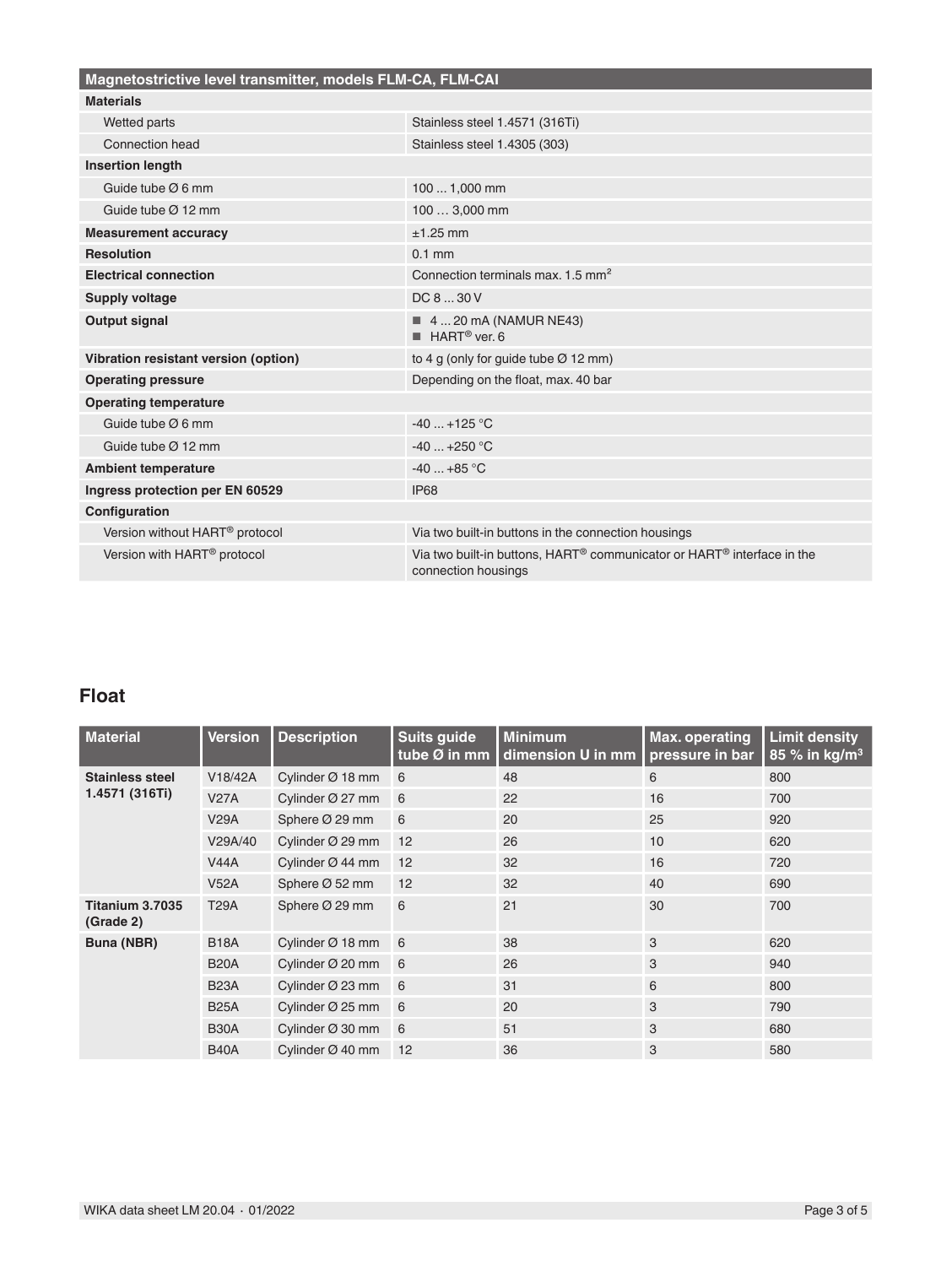# **Dimensions in mm**

#### **Read-out unit**



#### **Sensor unit**